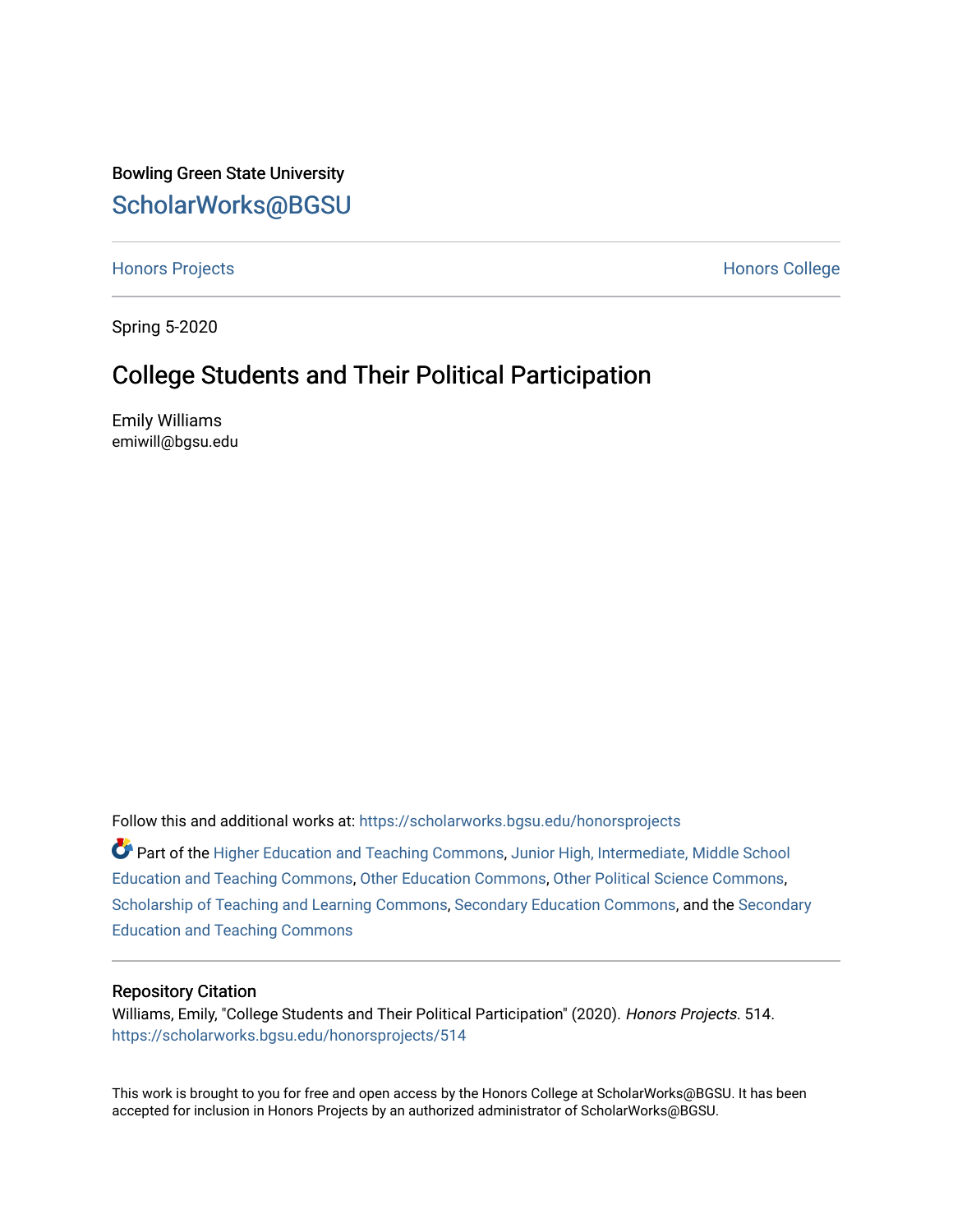# COLLEGE STUDENTS AND THEIR POLITICAL PARTICIPATION

# EMILY MISAO WILLIAMS

# HONORS PROJECT

Submitted to the Honors College at Bowling Green State University in

partial fulfillment of the requirements for graduation with

# UNIVERSITY HONORS MAY 2021

\_\_\_\_\_\_\_\_\_\_\_\_\_\_\_\_\_\_\_\_\_\_\_\_\_\_\_\_\_\_, Advisor Arthur Lewandowski, School of Teaching and Learning

\_\_\_\_\_\_\_\_\_\_\_\_\_\_\_\_\_\_\_\_\_\_\_\_\_\_\_\_\_\_, Advisor Dr. David Jackson, Department of Political Science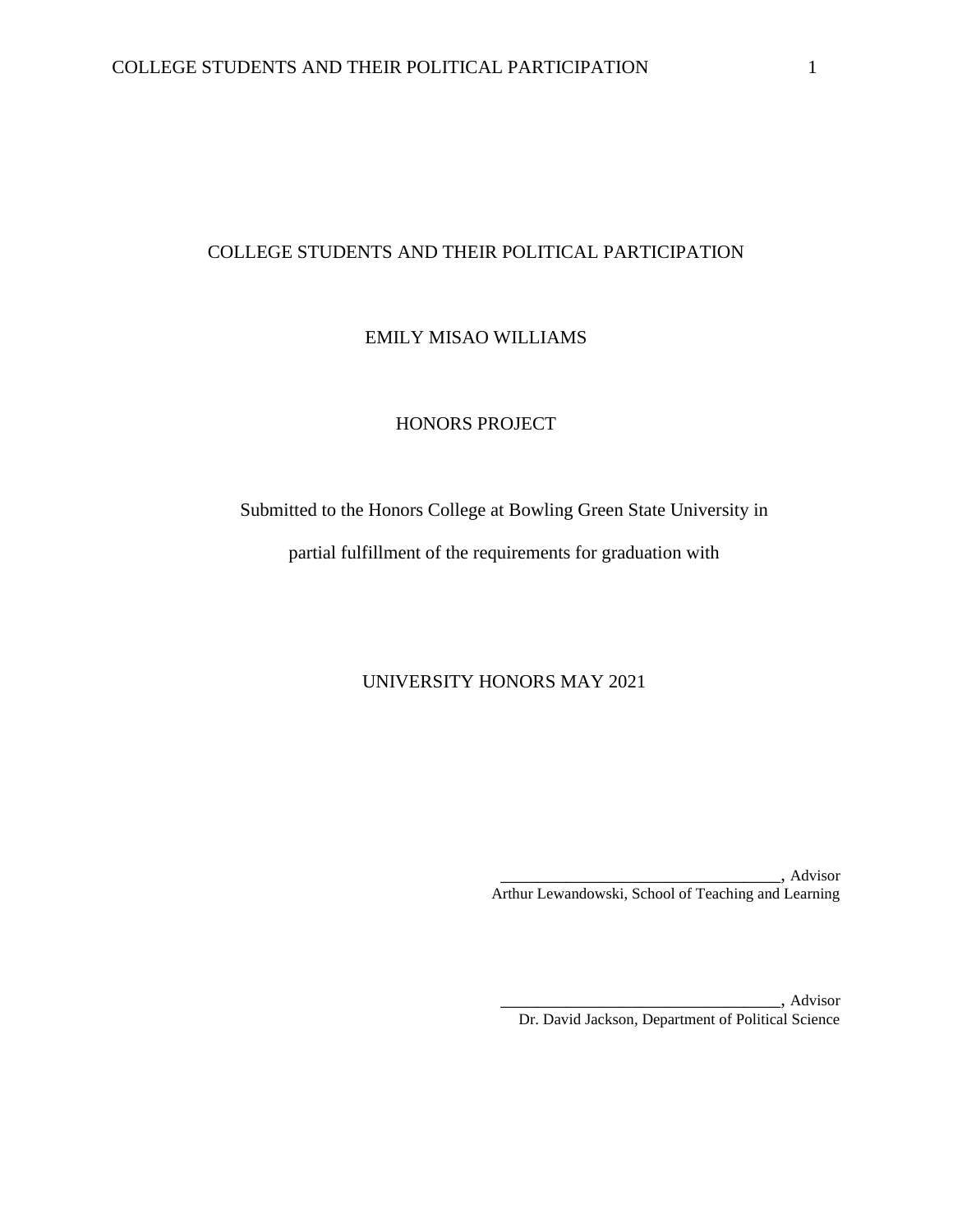#### **Abstract**

Historically, college students have had a low voter turnout despite having particularly high political engagement. This is a problem because it is instilling a bad habit of not politically engaging to the extent that a productive United States citizen should. By not voting, Americans are losing their rights to representation that reflects their views and beliefs. In this paper I discuss why this low voter turnout is negative and what the United States can do, via the government and educational institutions, to increase voter turnout. In this research, the reader will discover the reasons for low voting rates among college students, the reasons for high political engagement, and ways to solve the low voting rates. The solutions include modification of voting laws, increased communication of voting, the understanding of the importance of political participation in the United States, increased civic education and civic-based programs, and the engagement of students while learning about civics. This research concludes that by enacting these solutions, it will increase college students' voter turnout substantially.

*Keywords:* voter turnout, civics, college students, political engagement, representation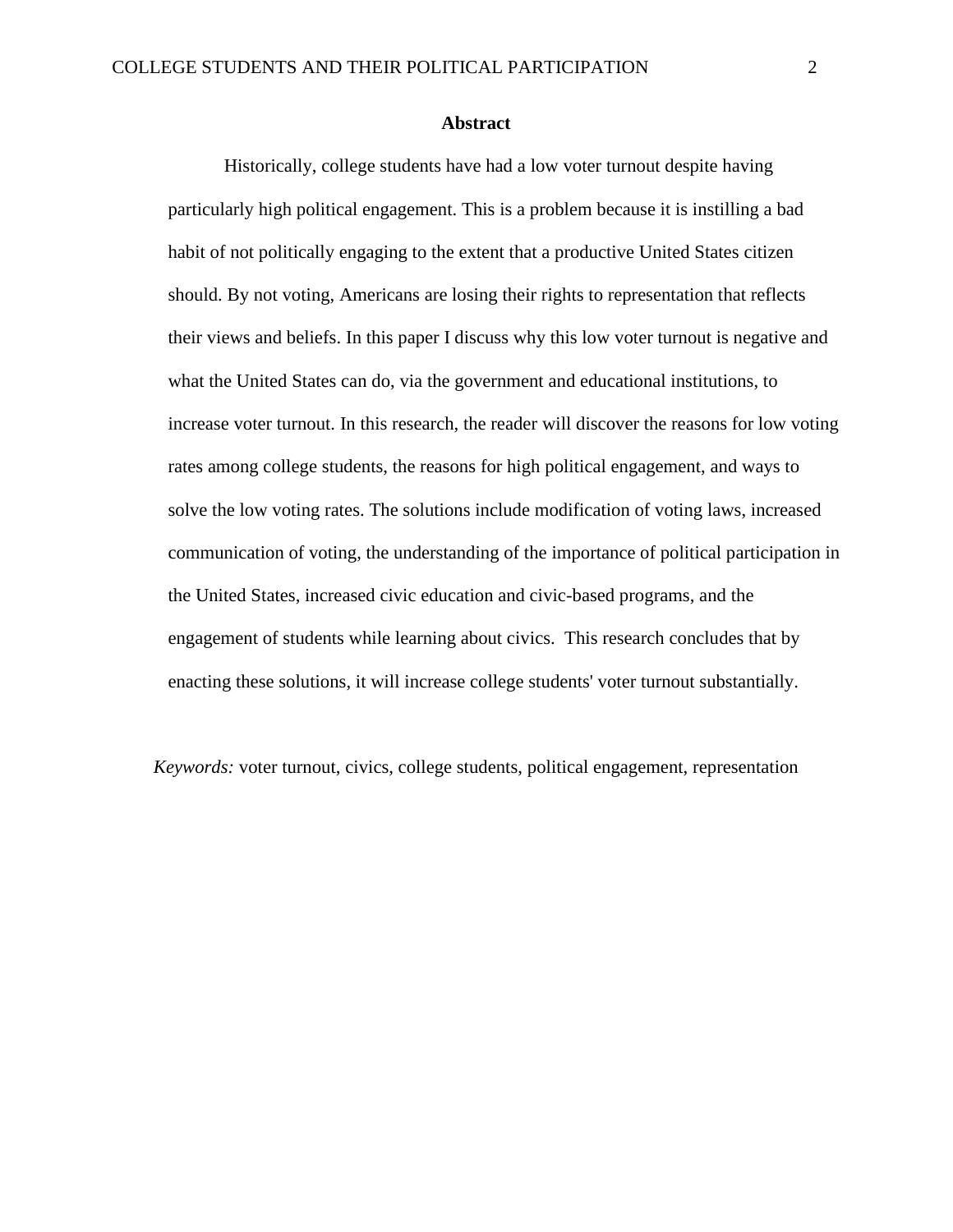#### **College Students and Their Political Participation**

As a current college student and social studies education major, I have a high interest in politics. I always am interested in how my local, state, and federal government impacts me and my day to day life. This is one of the prominent reasons I got into the field of social studies education, in the hopes to influence students to feel this way about politics. While in college, I have noticed that many people do not actually vote, sometimes despite being duly participatory in politics. This idea never made much sense to me, so when I got the opportunity to learn more about it, I did. I am also baffled as to why college students seem to not vote very much, despite voting and political participation having the biggest impact on our age group. We must live with the decisions being made today for the rest of our lives, so I believe it is important more than ever to participate in politics and government. In this paper I decided to address these issues in three parts. I want to find out if and why college students have a low voter turnout. I then want to verify how much they participate in politics and how so. Lastly, I want to find out the most effective way to increase voter and political participation in college students. Through my research, I hope to answer these questions effectively in order to try to make a difference in the United States. By not voting, Americans are not being appropriately represented. Not voting is resulting in citizens' voices to be lost and not have their views and beliefs reflected in the government they help support. Focusing on college students in this research, and when fixing the problem, allows for the youngest voting age group to increase their voter turnout, resulting in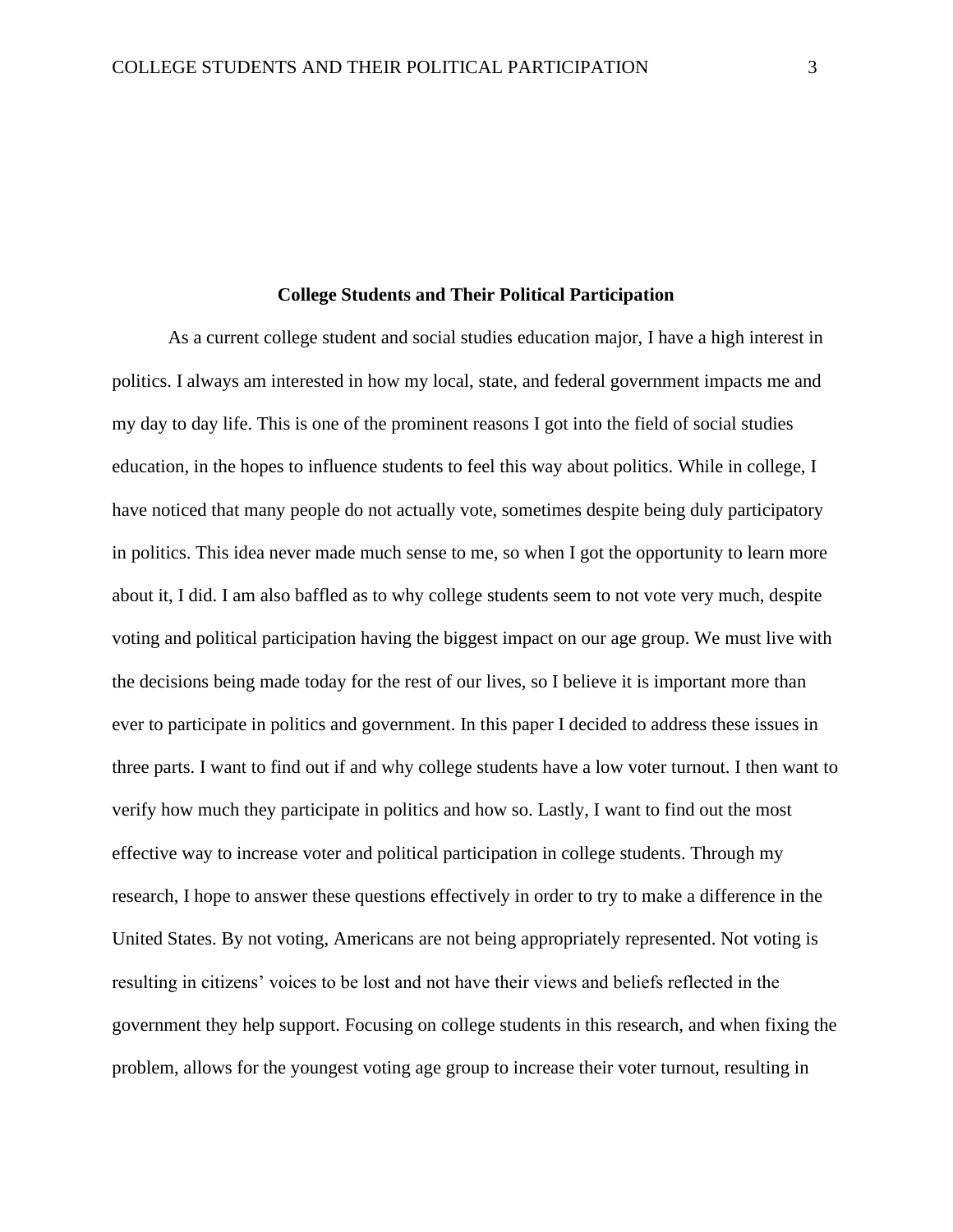them voting for the rest of their lives. By increasing voting at a young age, the United States is ensuring that most citizens will vote for years to come. These students also are continuing their education, which means they are more willing to learn new/more information pertaining to voting or civic participation.

I believe low voting and political participation is a large problem in the United States. According to the United States Census Bureau, for the 2016 election, only 56% of people eligible to vote did (U.S Census Bureau, 2017). This number seems very low to me and I think it needs to increase dramatically. According to Pew Research Center, the United States is 26<sup>th</sup> in the world when it comes to voter turnout in relation to eligible voters (DeSilver, 2018). The United States is trailing almost all over developed nations, such as the United Kingdom, Italy, and Belgium. I think the best way to increase this number is to influence younger voters, such as college students. If different organizations tried to help this group of people be more involved in politics and voting, then that small number of 56% can rise impressively. Higher voter turnout and political participation is beneficial to the citizens of the United States because it allows them to be more represented. Issues and representatives voted on by the public will better reflect the opinions and views of its constituents. For example, while there are over 30 million African Americans that are eligible to vote, in the 2016 election only about 17 million voted (U.S. Census Bureau). This means that representatives voted in in 2016 may not accurately represent the wants and needs of the Black populace. I think this is a big issue that needs to be fixed in order to allow the government of the United States to accurately fill the needs and wants of the American people. Citizens of our nation need to be concerned about voting and representation because it allows for a better democracy. This country was founded so that representation was at the forefront of importance. It is the obligation of all U.S. citizens to uphold these ideals in order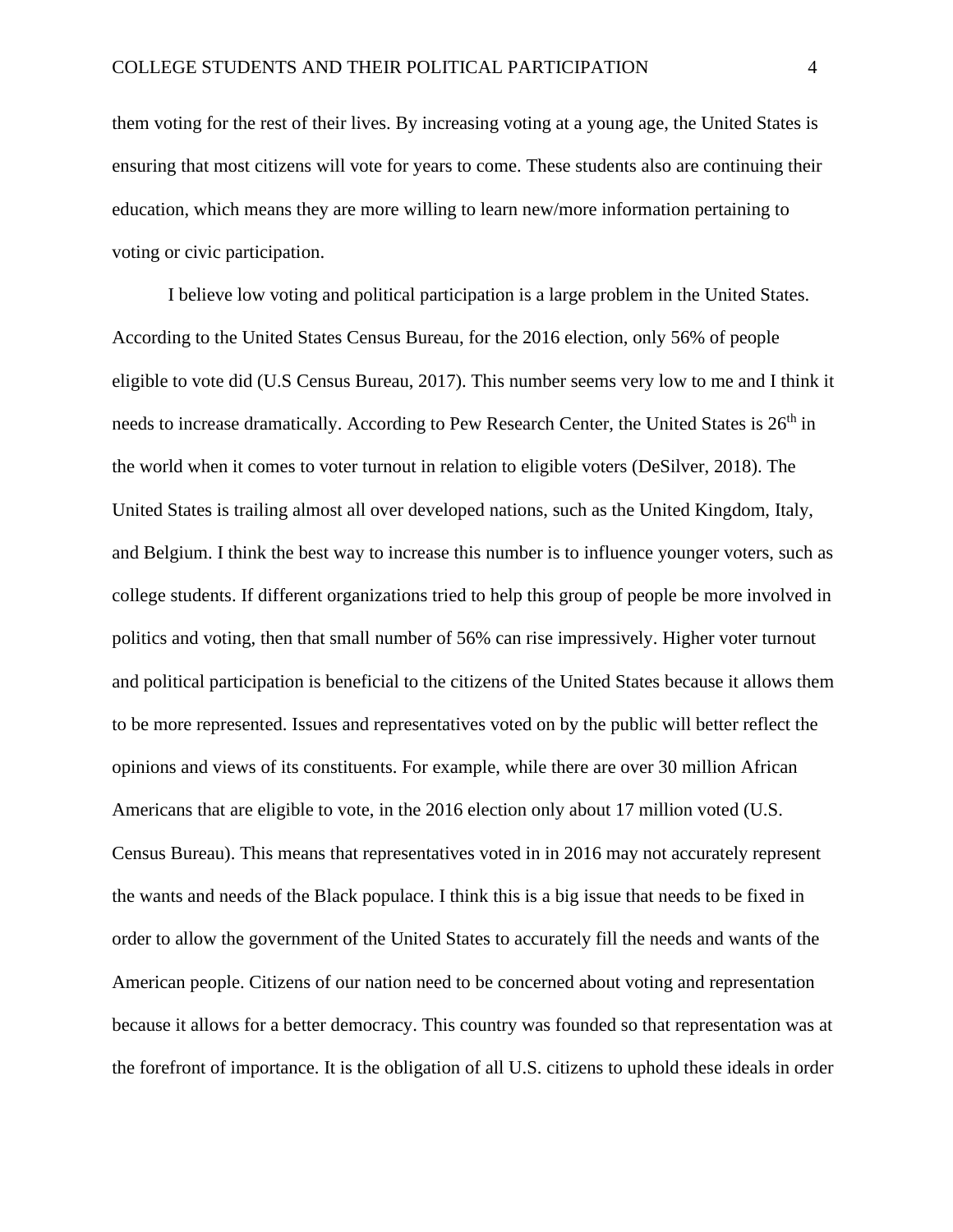to make our government and society run at their best. It is also important that people understand that their opinions matter. Voting is the best way to make sure you have an input into what is directly impacting you.

By answering my research questions, I believe different entities can work more efficiently to try to increase voter and political participation in the United States. My analysis will help identify areas of improvement that could lead to college students voting and participating more, which will hopefully lead to all citizens participating in politics. My research could also lead to other college students and/or researchers to investigate the topic of political participation and see why it is so important to make sure that people go out and vote. I am trying to convey through my research that having your opinion heard allows for greater change in politics.

#### **Review of Literature**

To fully understand the basis of this research project, it is important to understand the vocabulary of the constructs laid out. Voter turnout, in the context of this project, is the amount of people that go out and vote in elections, whether they be local, state, or federal. Voter turnout is measured by counting how many people go to the polls or use an absentee ballot in an election. These numbers are traditionally higher in presidential election years. Political engagement or civic participation is any event or activity, including voting, that citizens are a part of that uses their political voice. This can range from protesting a mayoral candidate to volunteering at a soup kitchen on Thanksgiving. In the context of my second research question, I am mostly addressing any political activity that does not include voting. Civic engagement is measured mostly by polling. Seeing what citizens are active in their communities or voicing their political views. While there is a lot of polling that takes place, it is hard to decipher exactly what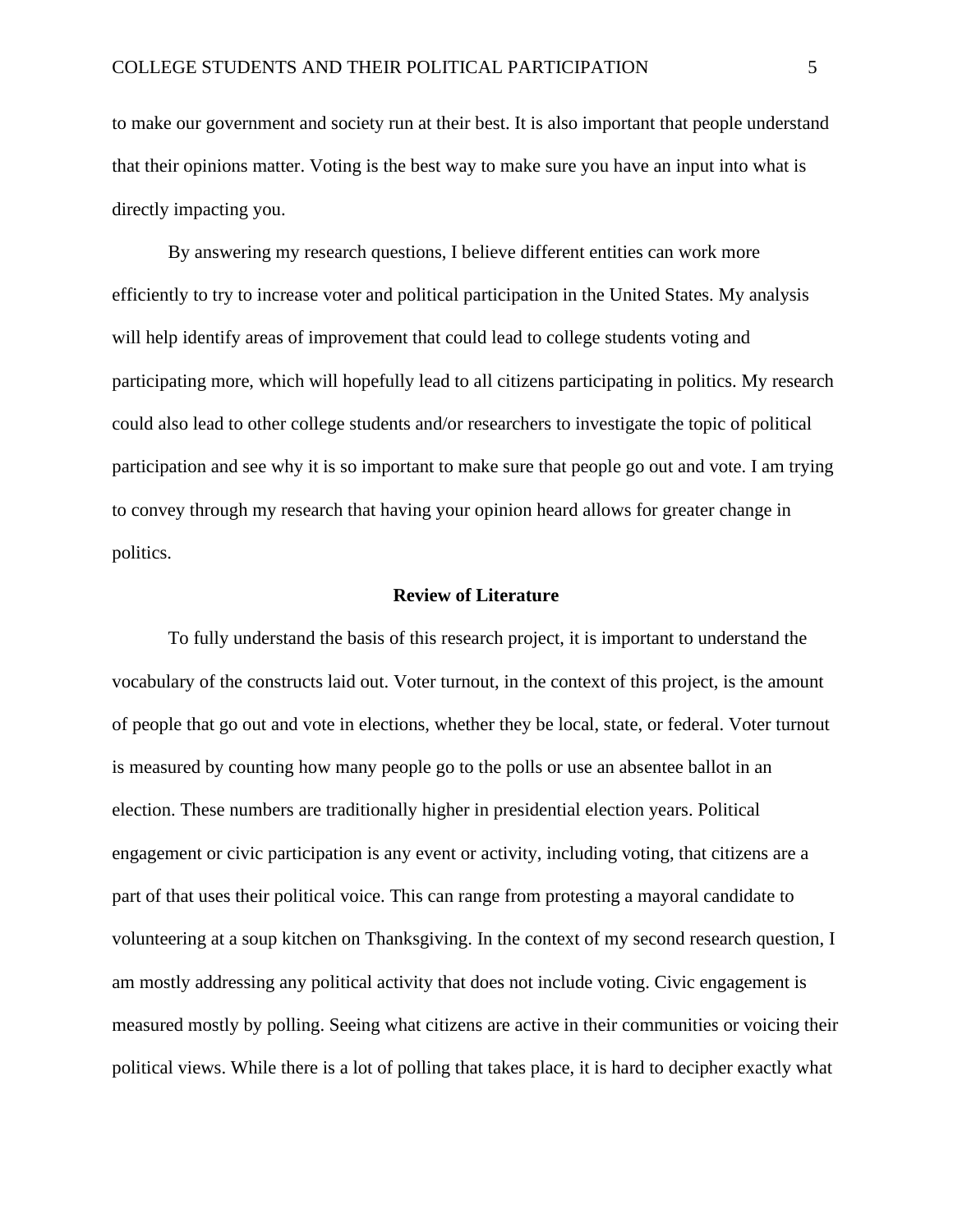the majority of the United States does in terms of political engagement because there are so many people and not enough people asking the questions asked in this research project.

## **Voting Habits of College Students**

The idea of college students having low voter turnout has been ingrained in the United States identity for a long time. Despite this, there is also a perception that college students are very politically active and driven. They care about politics and how they are being impacted, yet the voter turnout is low. This can be seen in a study on Stanford University. The university saw how many students voted in the 2012 general election, as well as the 2014 midterm election. The study concluded that of their 18,308 student population, only 59.7% and 45.0% were registered to vote, respectively. When it came to actually voting, only 38.6% and 14.5% did so, respectively (Tufts University, 2015). Another study conducted by Tufts University concluded that college student voting did increase from 2012 to 2016 from 45.1% to 48.3%, but that still shows less than half of the eligible voters voted, which is extremely low (2017). These statistics are not new to college student voters. Richard Niemi and Michael Hamner, professors of political science, reasoned that even in the 1960s and 1970s, when political activeness was considered very high, the actual voting rate was certainly low. This even included 1972, when the 26th Amendment, the federal legalization of 18-year-old to vote, was enacted (Niemi & Hamner, 2010). So why are college student voting habits so low? Michael O'Loughlin and Corey Unangst, researchers with the Institute for Public Affairs and Civic Engagement, cited that a major barrier to college student voting is the difficulty state to state of absentee voting. State law makes it difficult for many students to vote where and how they would like to (2006). Professors at Duke University believe that their students do not vote because they feel like they cannot make any effective change, that their vote does not count or make a difference, (Steve Hartsoe,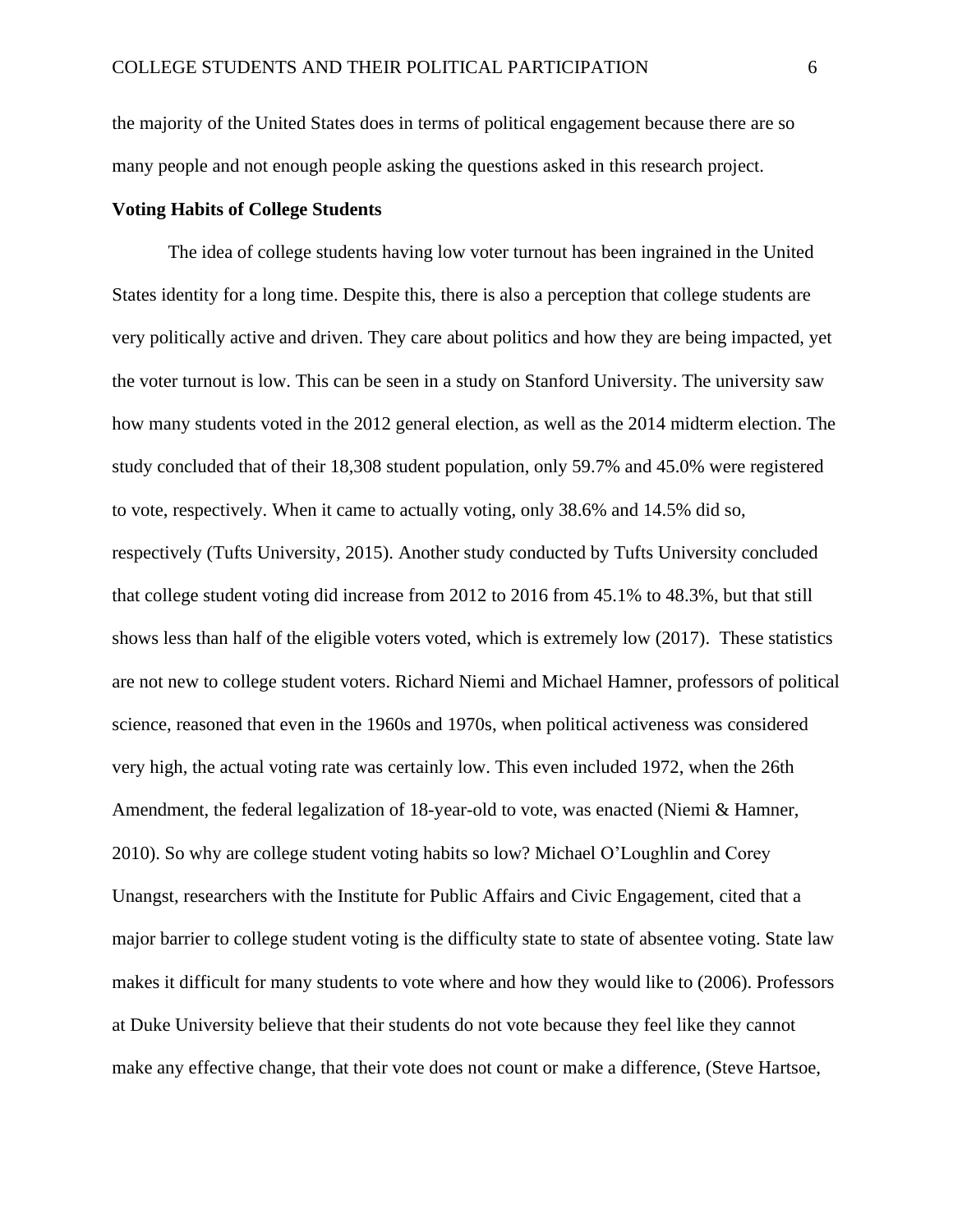2018). Another opinion by communication professors from Ohio State University believe that voter turnout from college students directly correlates with their perceived social norms. This means that how their peers/families feel about the importance and frequency of voting will greatly impact the decision of the college student and whether they vote or not (Glynn, Huge, & Lunney, 2009). If you were not raised to be politically active and vote, then there is a decent chance you will not do it when you are older. While there are many more factors that could influence why college students do not have a respectable voter turnout, I believe these ideas do a good job of indicating how the majority of Americans think when it comes to why college students do not vote.

### **Political Participation of College Students**

In the opposite direction of the idea above, the typical perception of college students is that they are very politically active aside from voting. This can be anything from using their political voice on social media, to attending a political rally, or volunteering at a local political organization. Any or all of these undertakings are done all of the time by college students, as well as many other tasks. This can be seen in an article by Pamela Crosby and John Dalton. These editors found that in 2005, 30% of college students volunteered in some capacity while at their university. Crosby and Dalton believe this has a large correlation with higher political engagement (2008). This idea is also seen in the journal article "High School Community Service as a Predictor of Adult Voting and Volunteering." As is gauged from the title, education professors also found that volunteering, in this case, in high school creates higher civic participation later in life (Hart, et al., 2007).

An extensive way college students today are civically engaged is through technology. Technology has allowed it to be easier than ever to be participatory in politics. Kenneth Moffett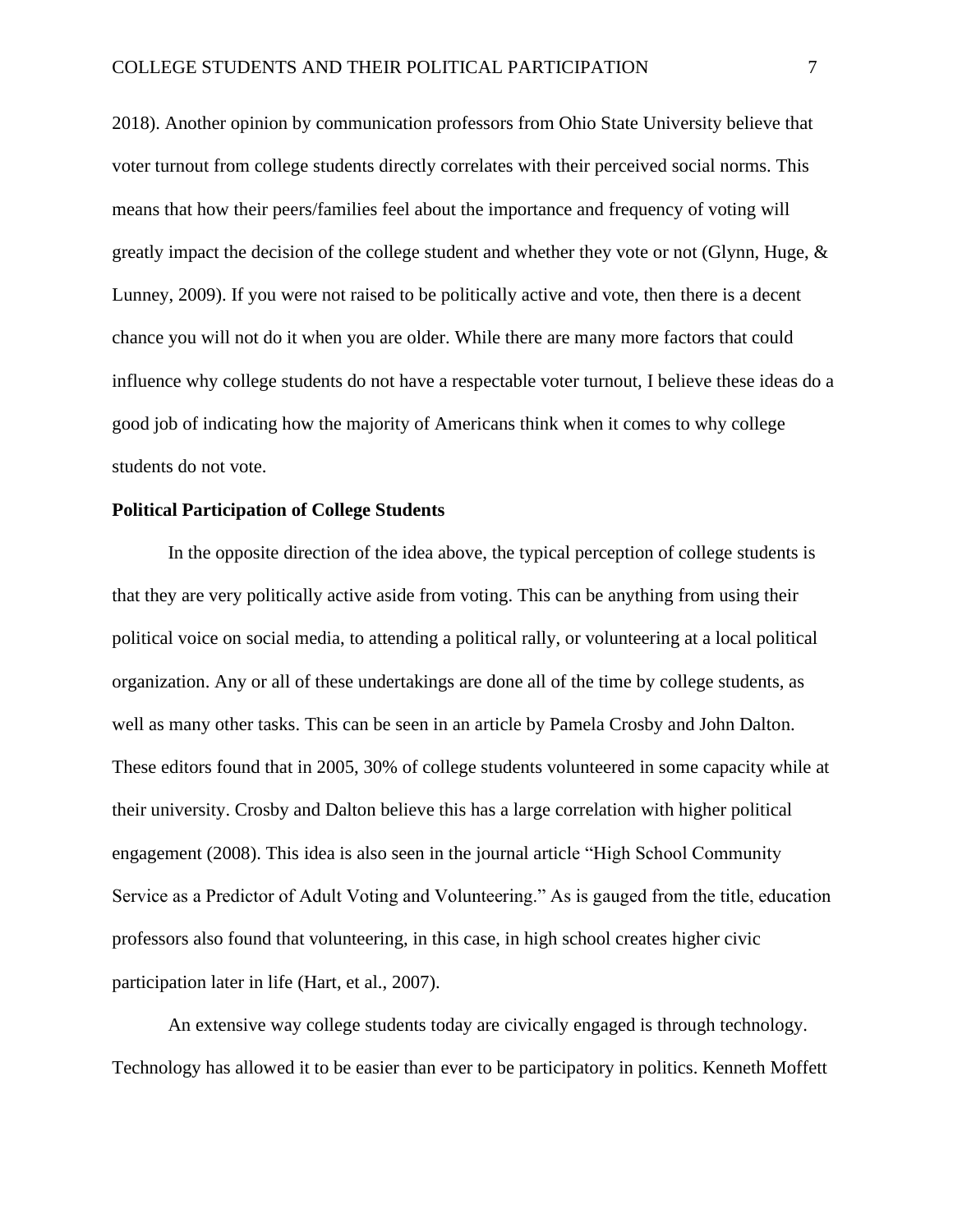and Laurie Rice, political science professors, discussed how Millennials and Generation Z engage in politics considerably different than other generations because of technology, the internet, and social media (2018). In a survey conducted by Hongwei Yang and Jean DeHart, professors of communication, asked college students about their social media use in terms of how they used it to politically participate. Yang and DeHart found that most social media use, specifically via Twitter and Facebook, was a positive predictor of civic engagement (2016). These sources give a good indication that college students are more engaged through technology than ever before. This is a continuing change that impacts the way college students participate in politics. Students can follow politicians and news sources more than ever before. They can interact with people from all over the world and get insights they may have never happened without technology.

Another way that college students engage in civics is by joining organizations on campus or in their communities. College campuses across the United States have thousands of different organizations that students can participate in. Hundreds of those can be linked to civic participation. The first type of organization is party based. Almost every college campus or town has a college Democrats or Republicans association. There are also independent party alliances that get together to discuss politics. These student-led organizations make an effort to recruit students to support the ideals of their party. In today's political climate, parties are more divided than ever, so these organizations are becoming more prominent. Psychology professors from San Diego State University conducted a study in 2015 and found that since 1970 college students have become more polarized as the years progressed (Twenge, et al., 2016). This polarization has also resulted in higher political participation in organizations that align with their party. Another organization that college students belong to is an ethnic organization. These organizations also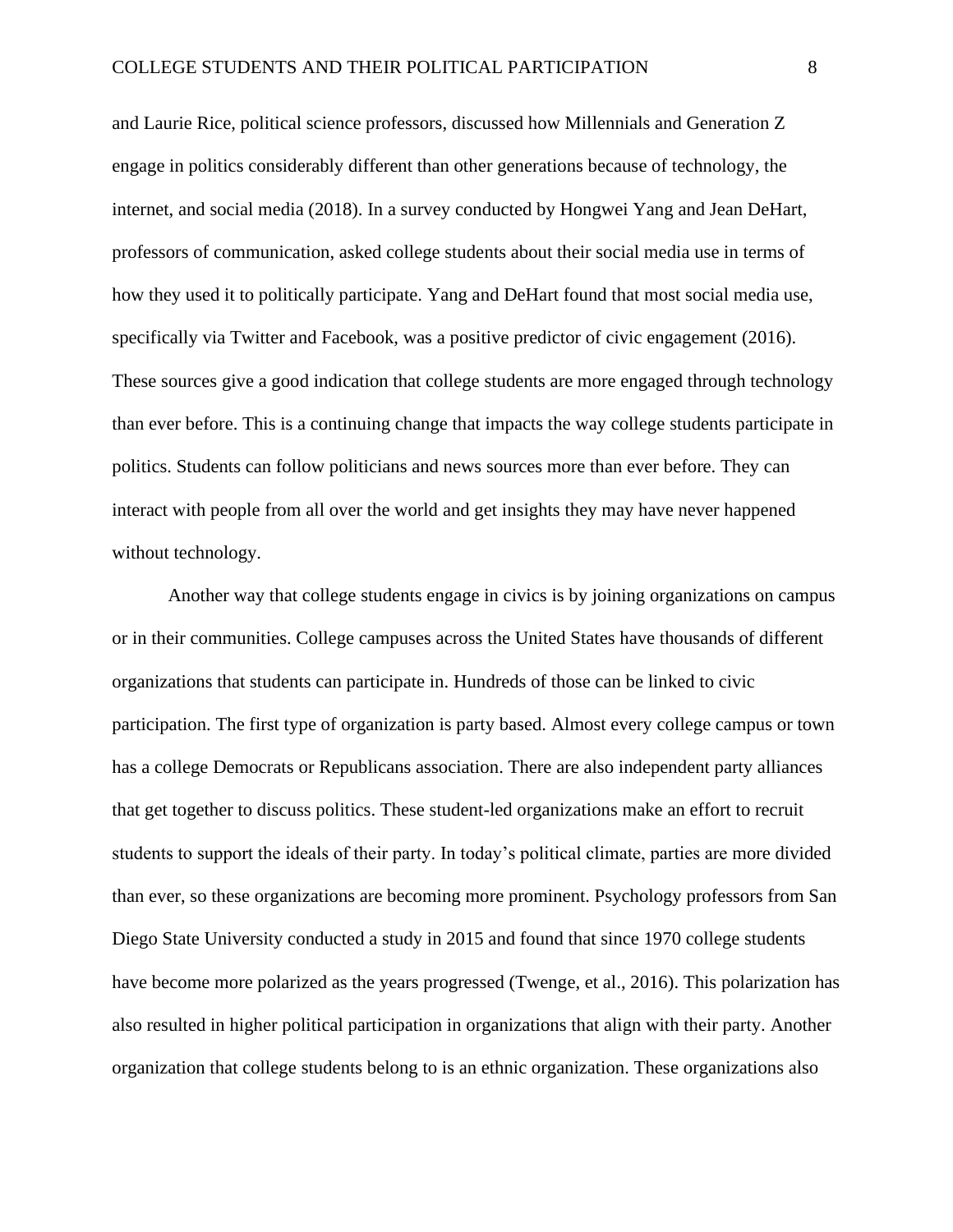impact civic engagement. A person's ethnicity heavily influences the way they are civically engaged. A Latinx student organization and a black student organization will most likely have a different political view on a topic. This difference also contributes to the way they may volunteer or vote. Minority groups have different political platforms they care about, such as government aid, immigration, or healthcare. An example of this can be seen in the voter turnout by black and Hispanic Americans. According to the United States Census Bureau, African Americans vote almost 10% more than Hispanic Americans (2016). This difference in voter turnout can make a large difference in how ethnic organizations participate politically. These organizations can help each other vote more by helping clarify that by voting, African Americans or the Latinx community can be more represented in their government.

The last group I will discuss is non-party affiliated political organizations that college students engage in. Groups such student government, Greek life, and voter registration all have aspects of politics in them, but do not support a particular party. Organizations like student government and Greek life provide civic engagement on a small scale on campus. These provide students with the opportunity to impact their day to day lives through volunteering and enacting change on campus. Voter registration organizations work with their campus and sometimes outside groups, like Campus Vote Project or Young Invincibles, to get as many college students registered to vote as possible. This can also include helping students vote via absentee ballot or providing transport to polls. Groups like these not only increase the political participation of its members, but of the college campus as a whole. Voting rates increase, as well as participation in clubs/organizations that influence civic engagement and voting.

All of this research comes to the conclusion that college students are very politically active, despite their low voter turnout rates. A study conducted by the Cooperative Institutional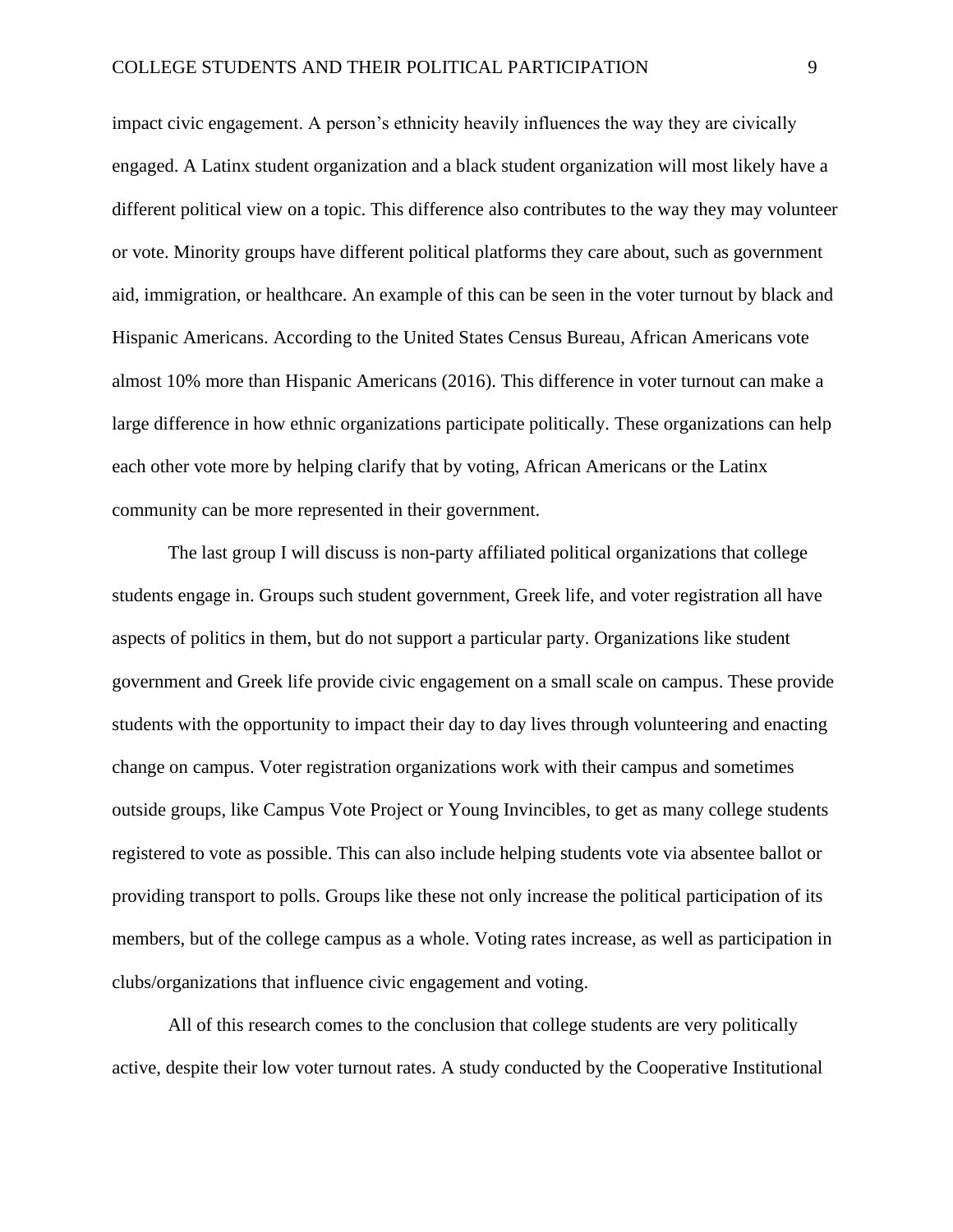Research Program at UCLA in 2015 found that Freshmen students are more politically engaged than ever. More would participate in a protest on campus or having the goal of becoming a community leader than years before (CIRP, 2015). This civic engagement, and increase thereof, is a great omen that increasing college student voter participation is possible and close. Organizations and social media are helping to promote voting at colleges, but that is just the start.

### **Influencing Civic Participation of College Students**

It is important to get college students to vote at higher rates. It is a start that students are politically engaged in other aspects, such as volunteering and being a part of campus organizations, as well as voter registration being higher than actual voting, but clearly just those elements are not doing enough to impact students to actually vote. While organizations on campus and voter registration groups are making a dent in getting students to vote, there are other entities that can positively influence them to vote more. The first group is the government. As mentioned in the first section of this Literature Review, many college students do not vote because of the barriers put in place by the government. Many students have a hard time registering to vote, finding out where they vote, and/or handling an absentee ballot. One of the problems with absentee voting is that the rules are different for each state in the United States. This can become difficult to understand, especially on campuses, because students from all over go to college. To find out each states' rules, students can visit vote.org, but the website is less than user friendly and may be confusing to those trying to use it. According to Rebecca Ayala, a voting rights and election expert who has worked for ACLU and the Kamala Harris for Senate campaign, voting access in the United States has become more and more restricted. Many states are starting to reject greater numbers of absentee ballots due to minute errors such as missing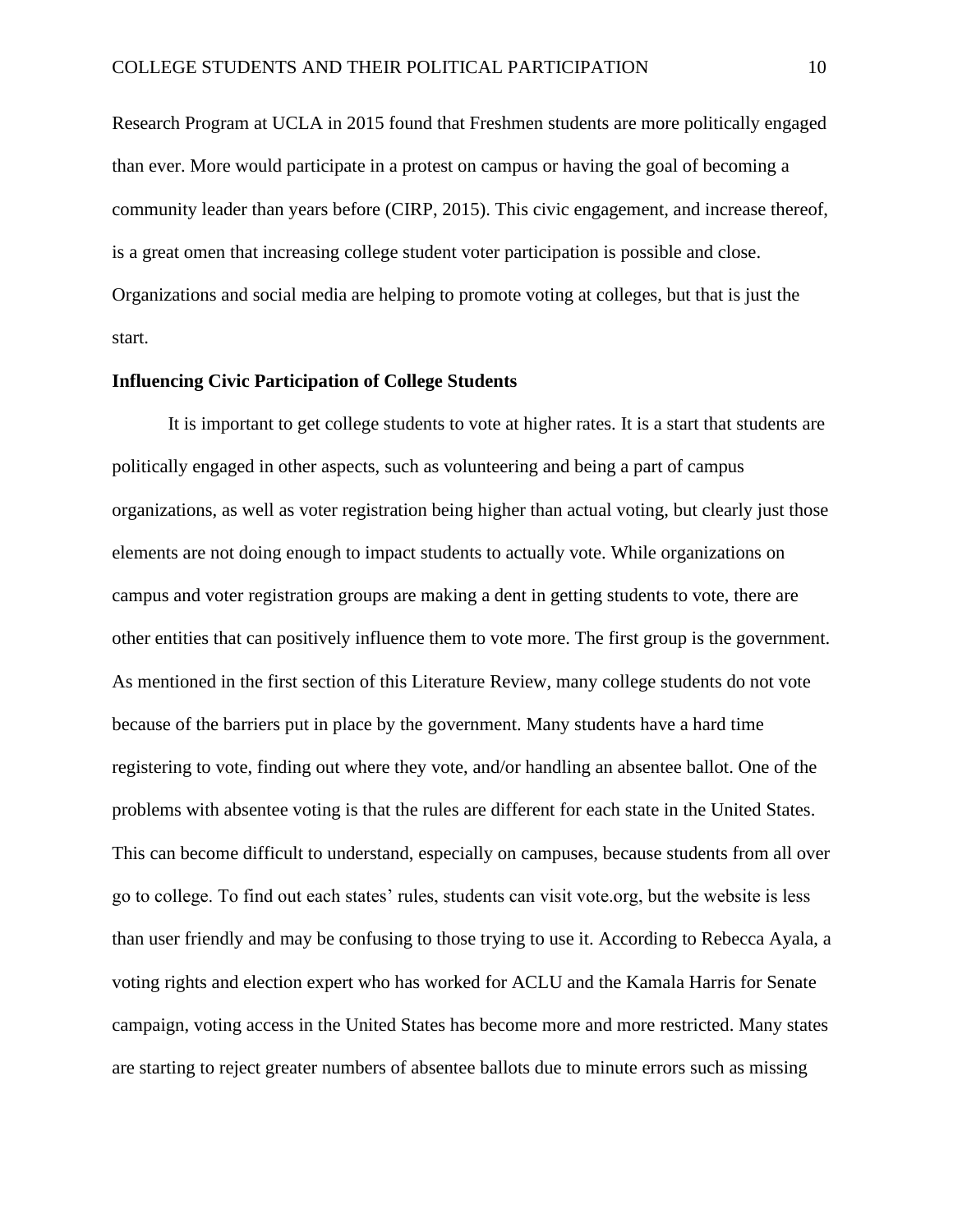addresses or mismatched signatures (2018). Voting absentee also requires multiple mailings, which is something college students do not use that much of in general. This hassle to vote, especially for midterm and local elections, entices college students to just not bother to attempt it. Even if they do, there is a chance that their ballot will be thrown out anyway due to harsh voter laws. The government needs to make absentee voting easier for college students to be more open to voting. Easing up on the voter laws and/or switching over to an internet ballots will help make absentee voting easier for not only college students, but all Americans that require its use.

Another way to increase college student voting is by colleges making a bigger effort in civic education. The book, *Educating for Democracy: Preparing Undergraduates for Responsible Political Engagement,* takes in depth look at how college students can increase the entirety of their political engagement if colleges and universities sponsored more efforts for political participation. By these institutions not doing this, the authors assert that they are doing a disservice to their students and are not making sure they get a rounded education (2007). The authors do a good job of articulating the problem many people have with how colleges address politics. While some institutions have occasional seminars, workshops, speakers, etc., there is still much more that can be done. Colleges, especially public universities, need to dramatically increase their number of political/civic events on campus. This can include allowing for more events that they already provide, greatly increasing voter registration on campus, and increasing political/civic education as a whole. Political professors Pritzker, Springer, and McBride present a comprehensive way that colleges and universities can provide adequate civic education. The authors state that if colleges had a class or program that combined "civic instruction, deliberative course-based discussion, community service, and service learning" then college students will properly be educated and will be extremely more likely to participate in elections (2015, pg. 2).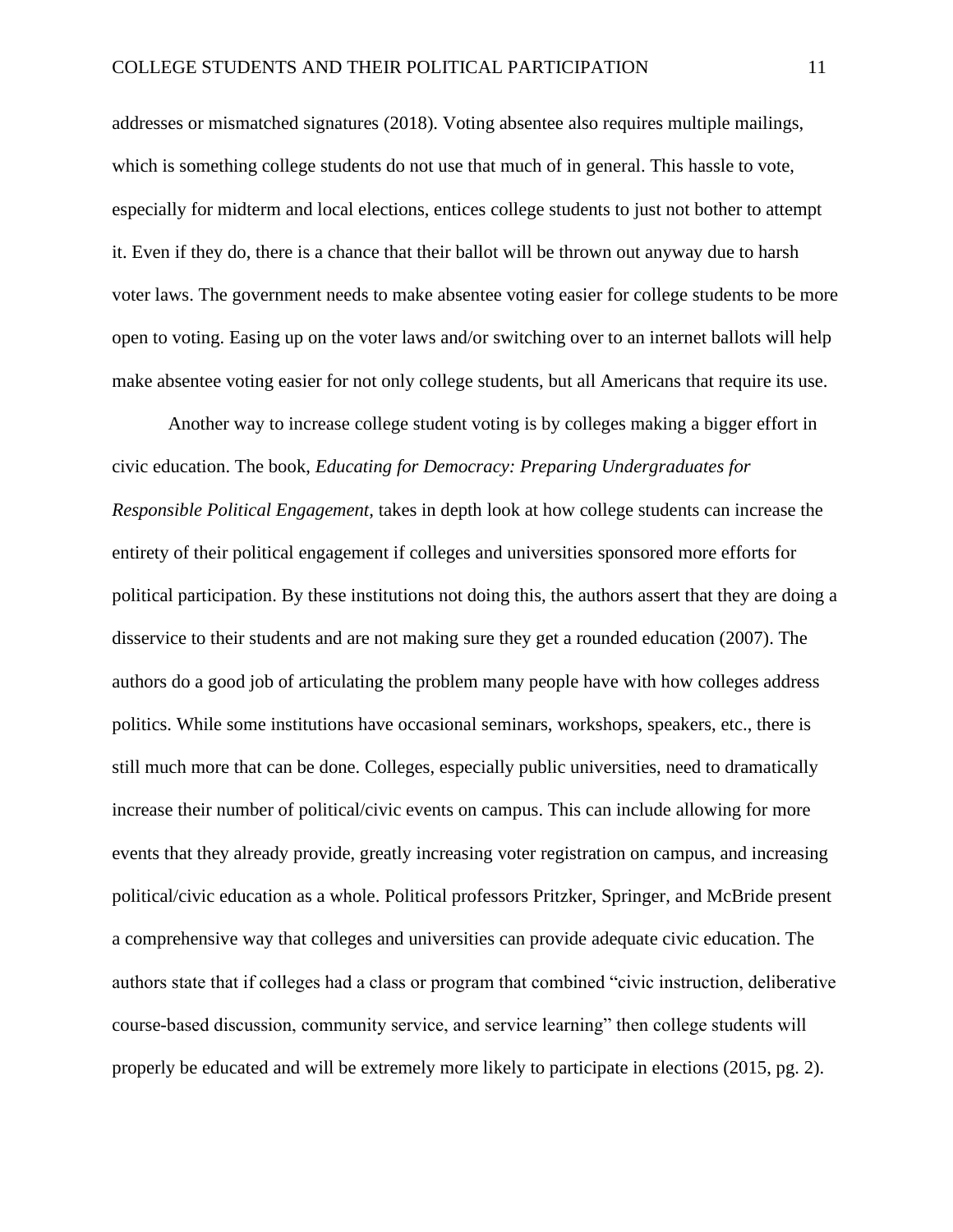These ideas can be funded by the government or ingrained into college curriculum by law. Any or all of these ideas will allow colleges to be fully effective when it comes to educating college students on all aspects of political participation. Authors Green and Gerber explain in their book how providing college students with visuals that remind them to vote, such as posters, pamphlets, and direct mail, that this can increase the chance that students who receive those materials will be more likely to vote (2019). To compliment that book, two studies conducted at Ohio State University in 1987 concluded that simply asking college students if they were going to vote in the next election increased the chance they would be civically engaged by 33% (Greenwald, et al., 1987). This could easily be done in person or via email, being a simple solution by college campuses.

Another way to influence the civic participation of college students is by educating them earlier than college. If we taught America's youth about being politically active before they are able to vote, then they will be better prepared to participate when they are more able to. Although many people would think that this is already done in schools, it is not being done to the best of its ability. The Center for American Progress (CAP) calculated in 2018 that only nine states require a full year of government/civics education in high school. Ten states have no government/civics requirement at all. CAP goes on to address that while most states require high schoolers to take at least one government course, which only results in four to nine months of the class, there is little in the standards forcing teachers to educate their students on voting practices and other civic engagement. State curriculum focuses massively on knowledge acquisition, but little on building skills that aid civic participation (Shapiro and Brown, 2018). Teachers often do not have time to focus on these skills because they are too fixated on adhering to the state standards and worrying about their students doing well on the state test. These problems within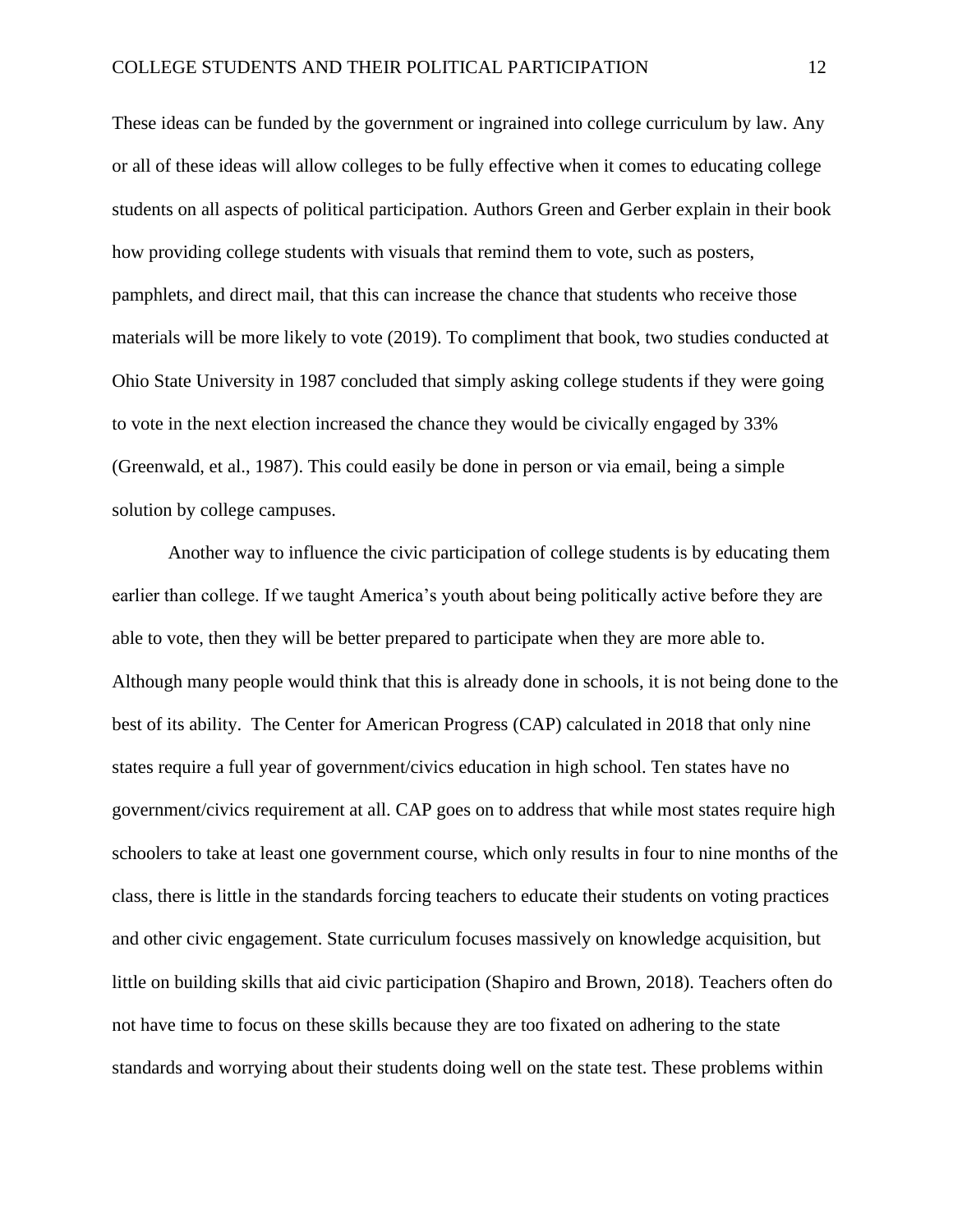lower education can be solved in a multitude of ways. The first actually goes back to the government. If state governments put a greater emphasis on civic education in their standards and laws, then students, when they get to voting age, will be more likely to vote and participate in politics because they have the knowledge to do so properly. Another solution is schools providing electives that are civics based. This could include classes such as state government, model United Nations, etc. High schools could also do events similarly to colleges and provide different workshops, speakers, and/or seminars that educate students on how to vote and civically participate in their communities. A journal article by college professors who specialize in young adult development concluded that an increase in civic education in high school greatly increased the chance that students in college would vote and be civically engaged (Malin, et al., 2017). This helps confirm the idea that by teaching students in all age groups the importance of voting and civics, then it will influence them later in life. The younger the United States educates its youth on civics, the better educated they will be on voting and being represented in their government. It also teaches them how to use their political voice and that their opinions matter.

While these solutions may seem overwhelming, it is important to remember that if slowly implemented, this could be the new normal in terms of voting and civic participation. By utilizing the research provided in this Literature Review, I believe that the United States can dramatically increase voting in college students. While it seems like a lot of work, it will ultimately better the United States because a greater number of people will be represented within our government at all levels. A simpler solution that can also be enacted is greater civic education at home. If parents and families educated students throughout their life on how to vote, engage civically, etc. then there would be a higher voter turnout from that as well. Family is one of the greatest influencers of voting. If your family does not vote, it is highly unlikely that you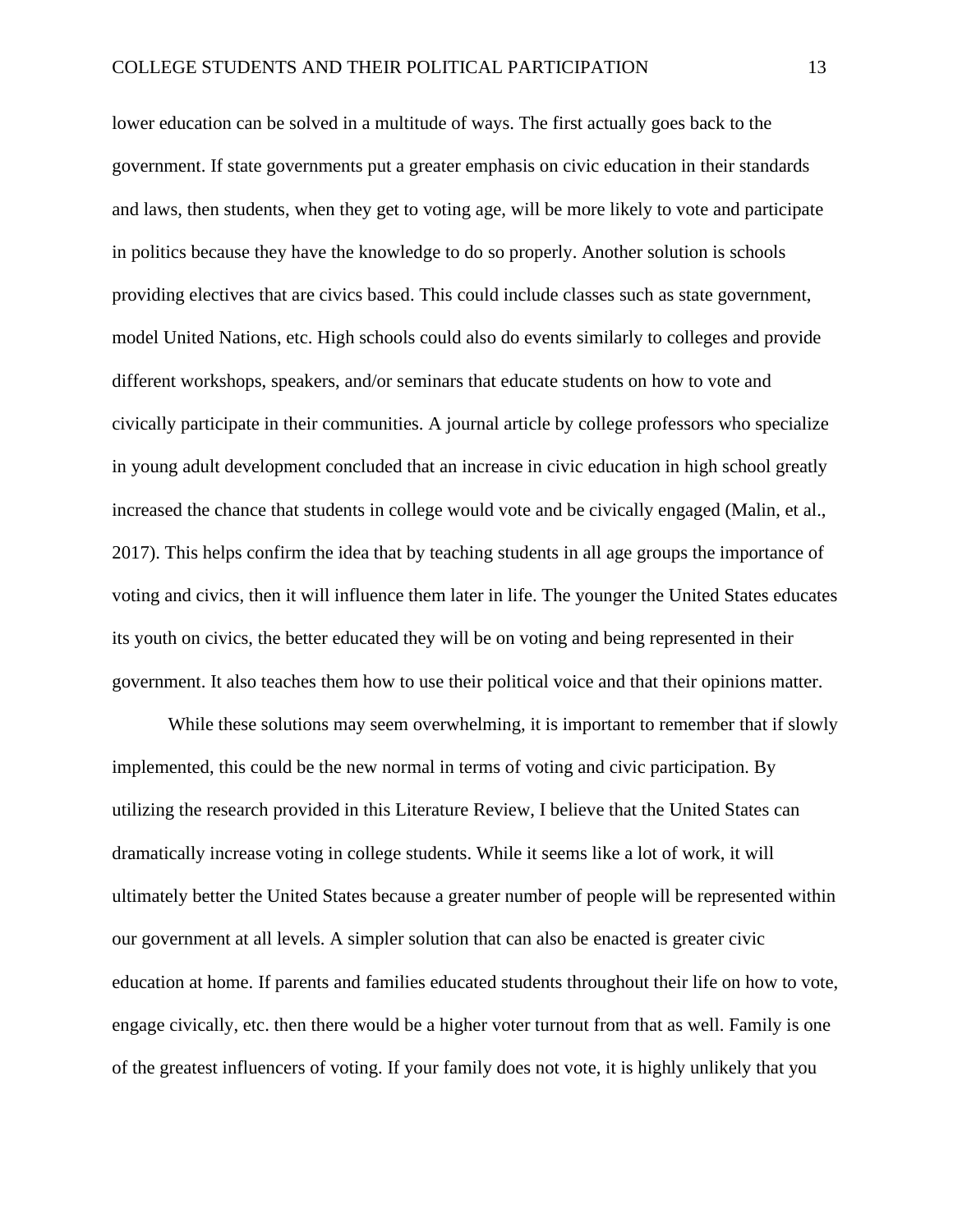will. This means that if the United States, through civic education, discusses the importance of voting, that families may also understand the importance, resulting in more voting from citizens. Families modeling how democracy is correctly implemented will result in more civic participation in all realms.

### **Conclusions**

In this paper so far, I have researched in depth why college student voter turnout is lower than in any other age group in the United States, as well as having higher political participation than other age groups and education levels. I discovered that college students do not vote for a variety of reasons. They may not vote because they are ill informed on how to do so, or they may feel like it is a futile gesture because they think their vote does not make a difference. They also may not vote because voting absentee is such an arduous process that could result in their vote not being counted anyway. Lastly, they may not vote because their friends and family do not, so there is no influence to vote. College students have a high political participation because of factors such as campus organizations like student government or Latinx student organization and how they positively impact civic engagement. They may also have a high participation because of the ease of technology and having a political voice through social media. Civic participation in college students is higher than voting turnout in comparison to other age and education groups which does not logically correlate.

Some people may read this paper and question why the United States should attempt to increase the voting rates of college students. It may seem like an obsolete thought to Baby Boomers or Generation X because it does not impact them greatly. Although that may be true, that is not a reason to ignore the problem of low voter turnout in our youth. By having college students vote at greater rates, the better and more accurately represented citizens will be.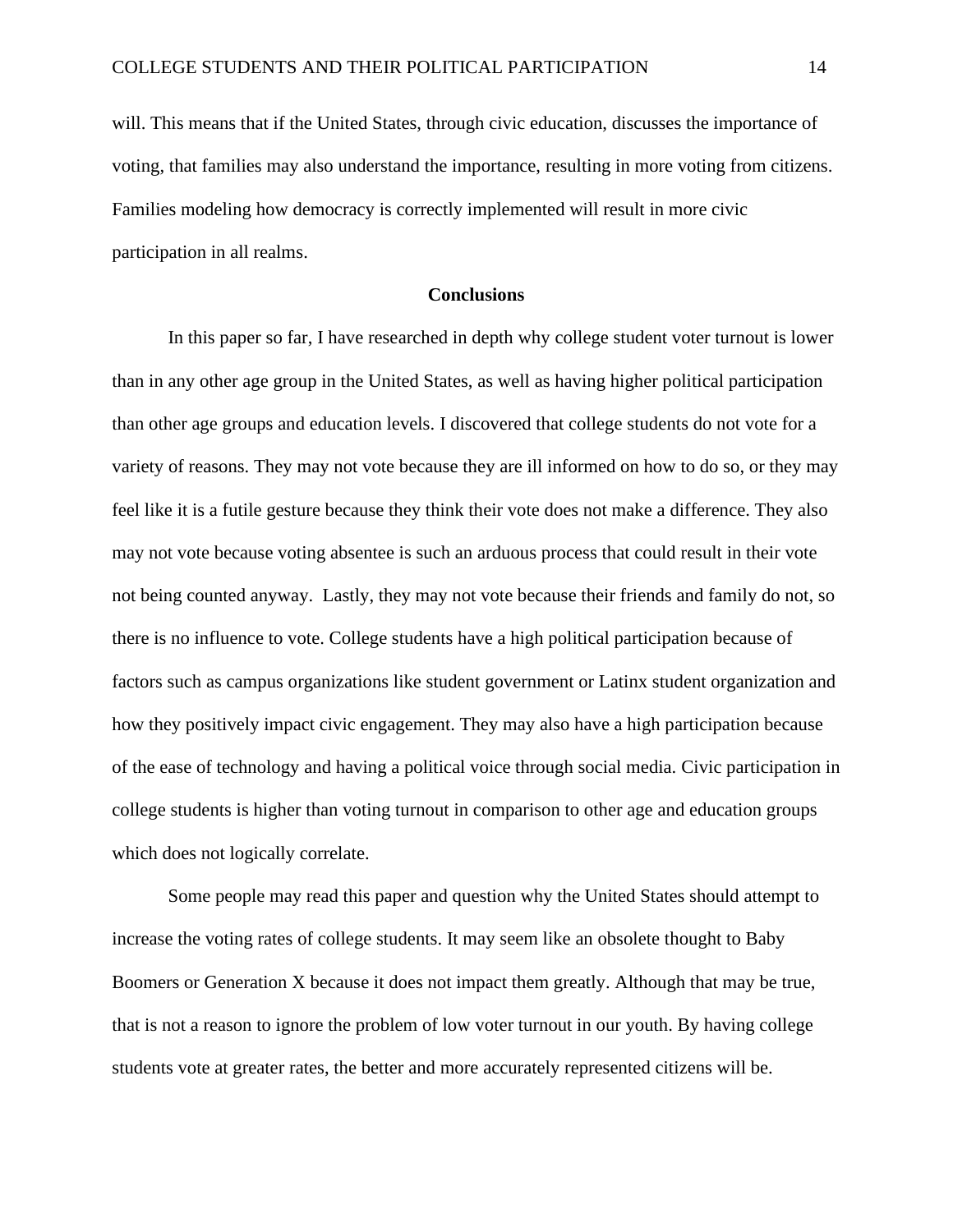According to the 2010 Census, 18 to 24-year-olds. Made up 13% of eligible voters in the United States population (U.S. Census Bureau, 2010). This may seem like a small number nationally, but is important to also consider state and local elections. College students make up only a portion of that 13% statistic, but by focusing one group at a time, the United States can increase voter turnout among all groups.

I think college students are the most logical group to start with because they are the most easily educated. They are already going to college to become more educated, not only in their perspective fields, but from a life viewpoint as well. They are already highly likely to be civically engaged in some way, so just adding an education element may prompt them to actually vote in high numbers. Once college students begin voting, then focuses can be made on other groups, such as the rest of the 18 to 24-year-old population or the Latinx population.

This effort to get college students to start voting more should begin with federal and state governments. The government should heavily revise voter laws in order to make it easier to vote. This needs to be done in terms of absentee voting, as well as technology. The U.S. government needs to reconsider how technology and the internet can play a part in the voting process. Utilizing technology, especially the internet, the government could make voting dramatically more user friendly. This would increase voter turnout not only in college students, but the population as a whole. Another way the government can improve college student voting numbers is to require more civic education being had at the high school and college level. If students had more time to learn about civics and voting, the more likely they are to participate in those events as an adult (Qiao, 2017). By making classes like this a larger requirement, the United States is giving students a greater chance to take part in civics and being an active citizen of their community and country.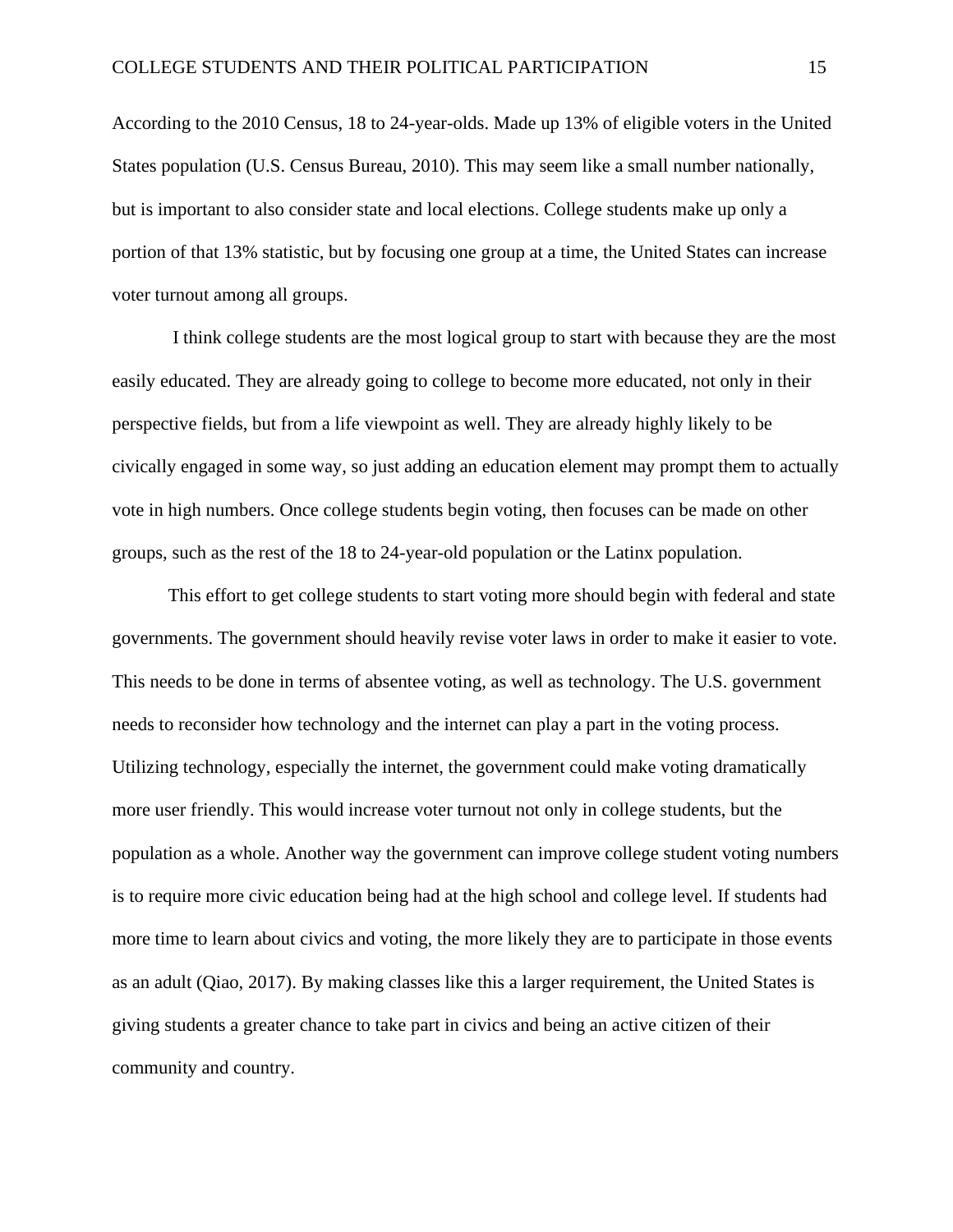Colleges and universities can also positively influence college student voter participation. These institutions need to make a greater effort in providing educational opportunities for their students. This can and should include providing courses that expand knowledge of the voting process, providing out of class opportunities, such as seminars, workshops, and more. It is also important that campuses promote voting via interactions with students. This can be as simple as an email to remind students to vote or a handing out pamphlets to show how to vote via absentee ballot. By enacting small and large ideas on college campuses, then college students can raise their voting rates.

Lastly, high schools can increase college student voter habits by adding civic-based electives to their class lists. By providing civic education before they can vote, allows them to fully understand what they need to do in order to be civically engaged citizens and help better their community and the United States prior to needing the knowledge. High schools, and lower education in general, can also have events like that of colleges and universities. Another way lower education can help increase college student voting, is by making civics classes as engaging and interesting as possible. It is important for students to be engaged, otherwise they will not want to pay attention or learn about a topic. Making civics engaging and relevant through projects, group work, and debates allows students to build skills in civics and political efficacy that will stay with them for a lifetime.

While a lot of research has been done in terms of voter turnout, civic participation, and how to increase voter turnout, I believe this paper has succeeded in addressing all of these elements in one, cohesive space. I also focused on college students in order to be able to narrow my research. I have concluded that while voter turnout is low across all demographics in the United States, concentrating on college students first allows for easier progress because college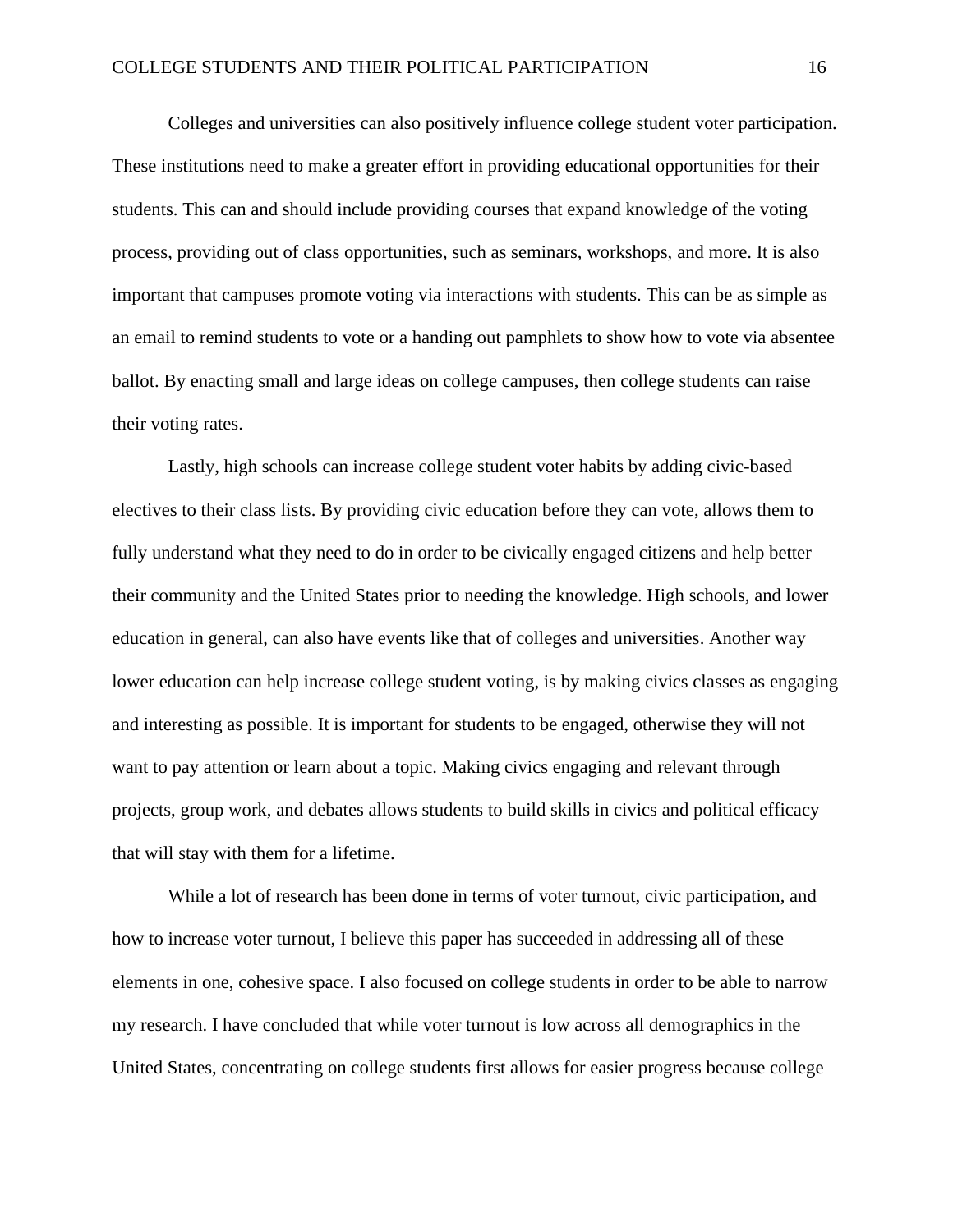students are already in a state of learning and wanting to obtain more knowledge. I also believe I had an insightful opinion on the topic of college students and their political participation because of my background. I am a college student, so I am often around my peers, discovering how political engagement is carried out. I am also in the Social Studies Education program at Bowling Green State University. This aspect of myself allows me to understand and appreciate how important it is for citizens to participate in their communities, especially through voting. All these components allow for this paper and research to add to my field of education. In time, I hope that more research can be conducted to further understand what college students need in order to be effective U.S. citizens. I think that more research would better articulate what different universities, ages, ethnicities, etc. need in order to participate effectively in their communities and country. It is important that researchers are not only asking these types of questions, but college students are asking it of themselves and their peers. Understanding the importance of political participation with peers allows for further conversations on how voting can improve representation and life. This can hopefully give a comprehensive understanding of how and why college student voting is an important aspect of the United States.

There are many opportunities for further research pertaining to this topic. One of the best ways I believe this research could be furthered is by gathering statistics and polling at specific colleges and universities in order to get opinions from a large number of college students. My opinion is just one of millions, so it would be beneficial to get more opinions and statistics to see if there are more or different ways to solve the low voter turnout problem. This problem could also be geographic specific, so getting date sets from smaller areas may allow for a better understanding of how to execute the solutions made in my research. I also think it would be very helpful to expand my research and find out how to fix low voter turnout in other demographics.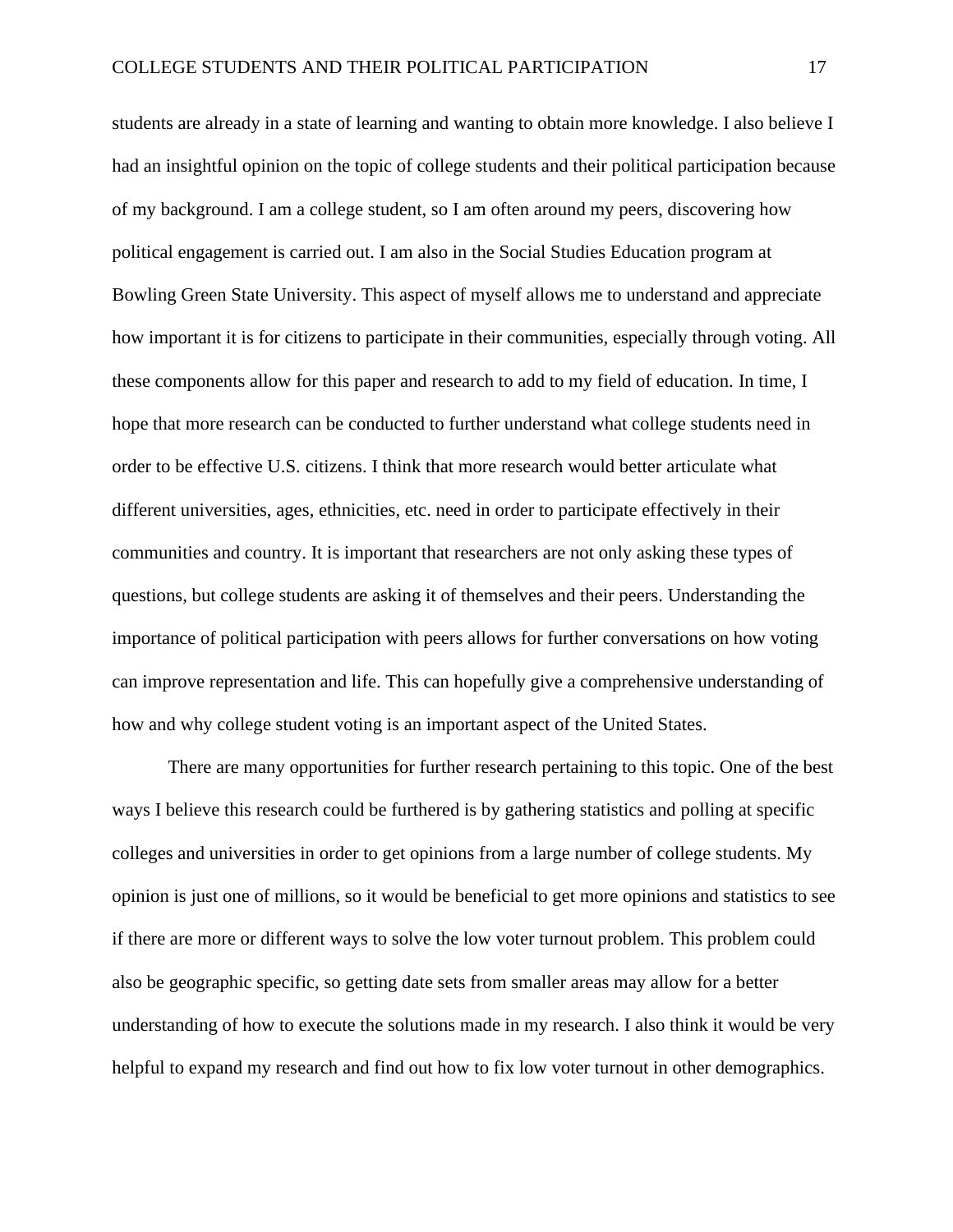African and Latinx Americans have a lower turnout than white Americans. Solutions can be made for those specific groups and many others. The eventual goal is to have all eligible citizens in the United States vote whenever possible. This is a large goal, but by achieving it, the citizens of the United States will be accurately represented and more satisfied with how their government is running.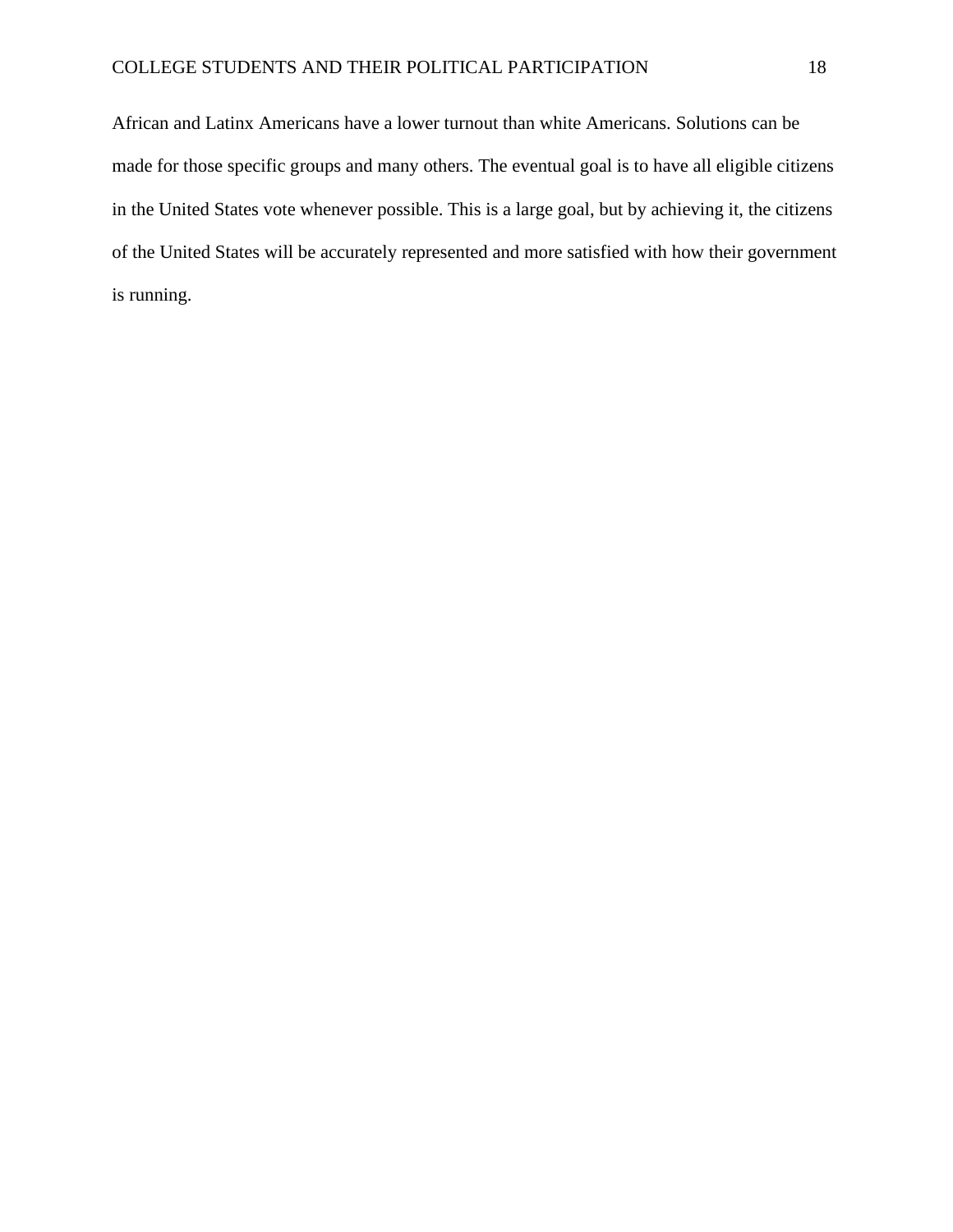#### **References**

- Age and Sex Composition: 2010, Age and Sex Composition: 2010 § (2011). https://www.census.gov/prod/cen2010/briefs/c2010br-03.pdf.
- Ayala, Rebecca. "Voting Problems 2018," November 5, 2018. https://www.brennancenter.org/our-work/analysis-opinion/voting-problems-2018.
- Colby, Ann, Elizabeth Beaumont, Thomas Ehrlich, and Josh Corngold. Educating for Democracy: Preparing Undergraduates for Responsible Political Engagement. San Francisco, CA: Jossey-Bass, 2007.
- Dalton, Jon, and Pamela Crosby. "From Volunteering to Voting: Higher Educations Role in Preparing College Students for Political Engagement." Journal of College and Character 9, no. 4 (2008). [https://doi.org/10.2202/1940-1639.1138.](https://doi.org/10.2202/1940-1639.1138)
- DeSilver, D. (2018, May 21). U.S. voter turnout trails most developed countries. Retrieved from https://www.pewresearch.org/fact-tank/2018/05/21/u-s-voter-turnout-trails-mostdeveloped-countries/.
- Glynn, Carroll J., Michael E. Huge, and Carole A. Lunney. "The Influence of Perceived Social Norms on College Students Intention to Vote." Political Communication 26, no. 1 (2009): 48–64. https://doi.org/10.1080/10584600802622860.
- Hart, Daniel, Thomas M. Donnelly, James Youniss, and Robert Atkins. "High School Community Service as a Predictor of Adult Voting and Volunteering." American Educational Research Journal 44, no. 1 (2007): 197–219. https://doi.org/10.3102/0002831206298173.
- Hartsoe, Steve. "Why So Many Young People Don't Vote," October 29, 2018. https://today.duke.edu/2018/10/why-so-many-young-people-don't-vote.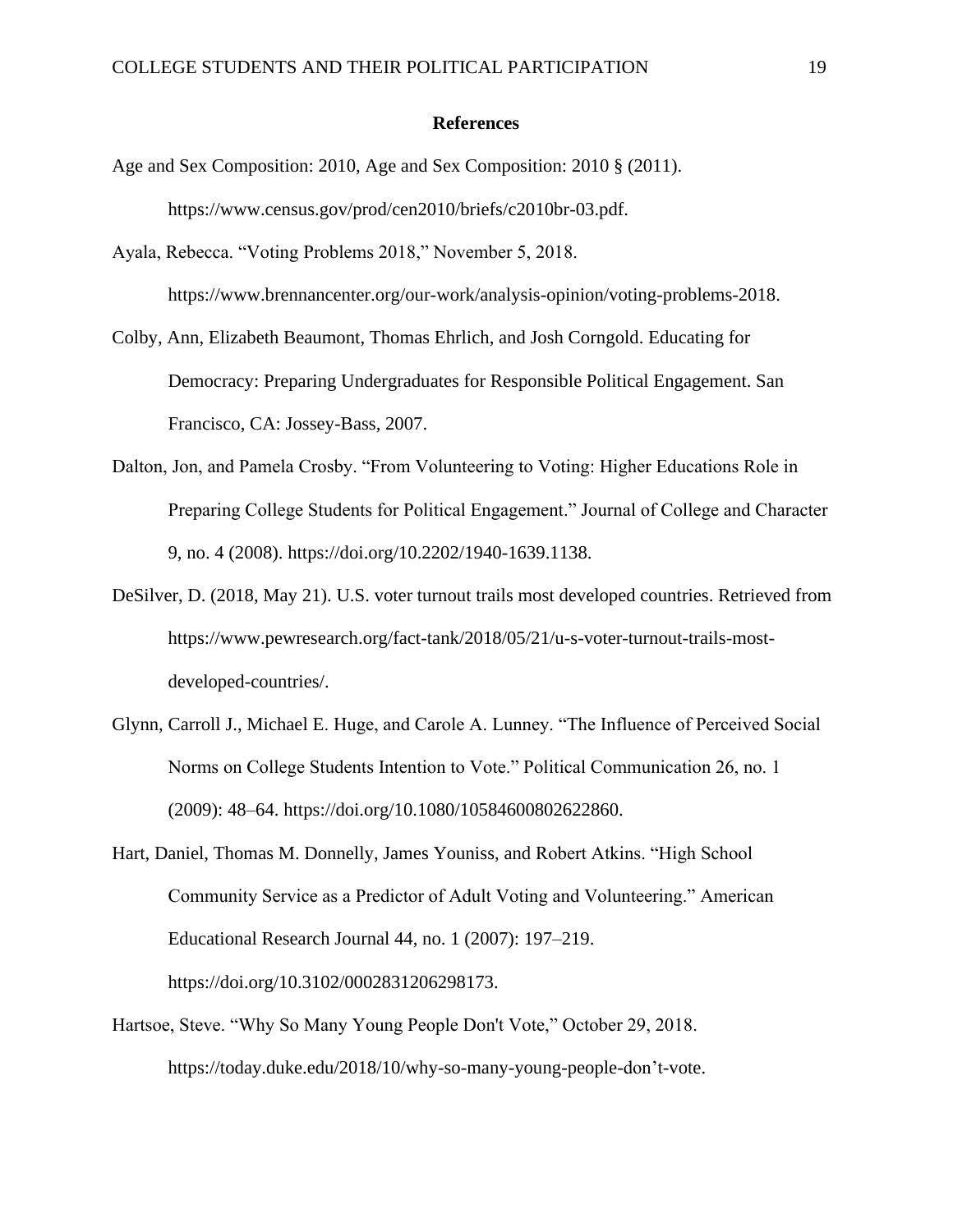- Malin, Heather, Hyemin Han, and Indrawati Liauw. "Civic Purpose in Late Adolescence: Factors That Prevent Decline in Civic Engagement after High School." Developmental Psychology 53, no. 7 (2017): 1384–97. https://doi.org/10.1037/dev0000322.
- Moffett, Kenneth W. Web 2.0 and the Political Mobilization of College Students. Lexington: LEXINGTON Books, 2018.
- Niemi, Richard G., and Michael J. Hanmer. "Voter Turnout Among College Students: New Data and a Rethinking of Traditional Theories." Social Science Quarterly 91, no. 2 (2010): 301–23. https://doi.org/10.1111/j.1540-6237.2010.00694.x.
- Pritzker, Suzanne, Melanie Springer, and Amanda Moore McBride. "Learning to Vote: Informing Political Participation Among College Students." Journal of Community Engagement and Scholarship 8, no. 1 (2015): 69–79.
- Qiao, Z., Zhang, Y., & Liang, G. (2017). Does More Education Promote Civic Engagement? *Postdoc Journal*, *5*(9). doi: 10.14304/surya.jpr.v5n9.5
- Shapiro, Sarah, and Catherine Brown. "The State of Civics Education," February 21, 2018. https://www.americanprogress.org/issues/education-k-

12/reports/2018/02/21/446857/state-civics-education/.

.

- "The American Freshman: National Norms Fall 2015." Higher Education Research Institute, 2016. https://www.heri.ucla.edu/monographs/TheAmericanFreshman2015.pdf.
- The Institute for Public Affairs and Civic Engagement. "Democracy and College Student Voting." Penn State University, March 2006.

http://citeseerx.ist.psu.edu/viewdoc/download?doi=10.1.1.489.1986&rep=rep1&type=pdf